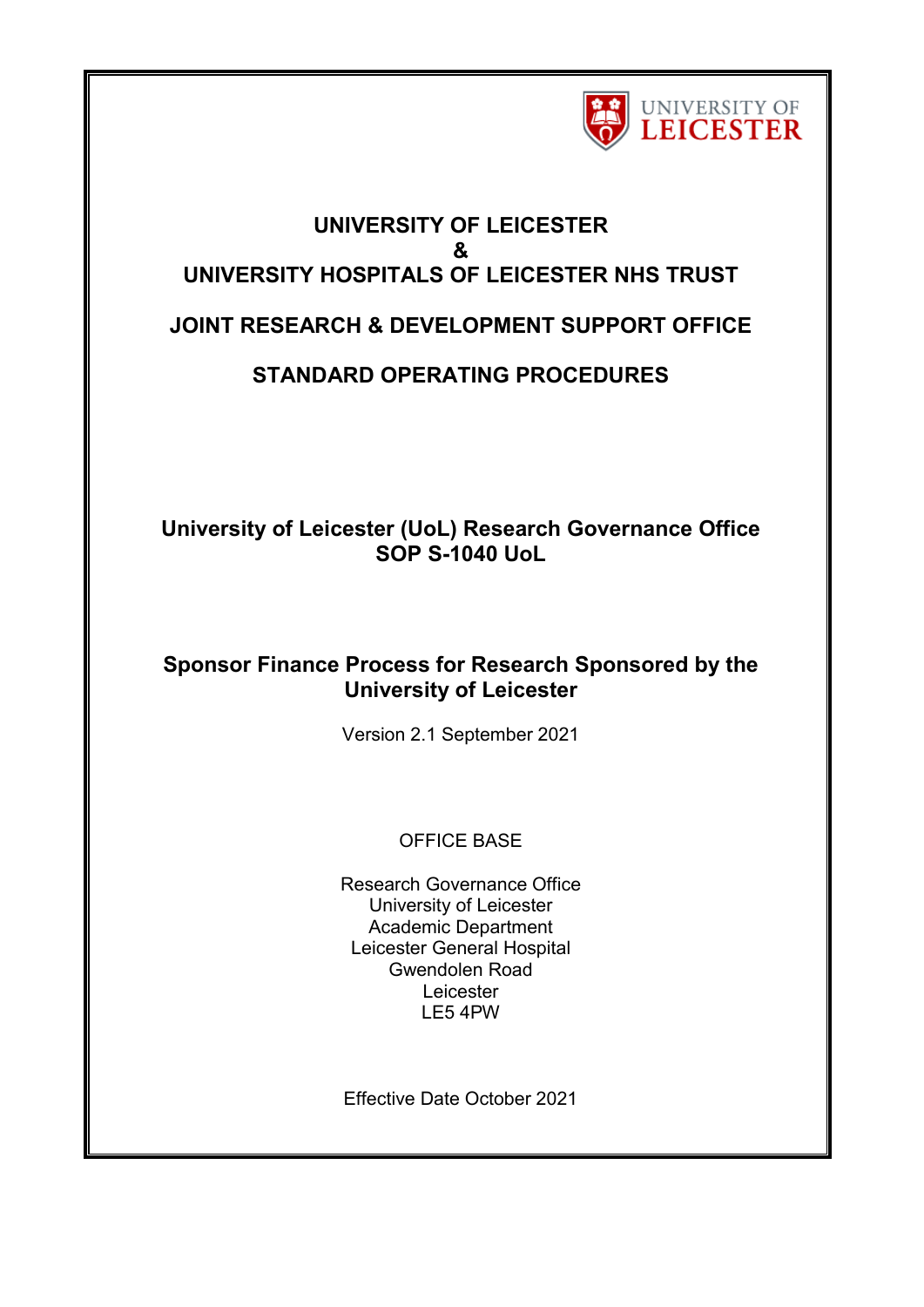**Standard Operating Procedure: SOP S-1040 UoL Sponsor Finance Process for Research**



### **1. Introduction**

This Standard Operating Procedure (SOP) defines the process for identifying and documenting research project funding prior to the start of a study requiring University Sponsorship as defined by the Department of Health (DoH) Research Governance Framework (version 2, 2005) or the Medicines for Human Use (Clinical Trials) regulations 2004.

This SOP must be used by Chief Investigators, Department Managers, Research and Enterprise Division (RED), College of Medicine, Biological Sciences and Psychology (MBSP) College Accountant and Research Governance Office and must be used in conjunction with funder guidance and where applicable, Department of Health and NIHR guidance, including AcORD, and other University Financial Regulations.

When undertaking the Sponsor review and risk assessment process, the Research Governance Office expects documentation to include confirmation that adequate funding for the study is in place before confirming University Sponsorship.

The purpose of this SOP is to ensure appropriate costings are completed and funding is in place to conduct the study. This will enable the Research Governance Office to undertake appropriate research governance checks to confirm Sponsorship for a given University led research study.

## **2. Scope**

This SOP applies to all research sponsored by the University of Leicester.

## **3. Responsibilities**

A Chief Investigator (CI) intending to conduct a new research study is expected to:

(a) Identify all research study costs and, where appropriate, NHS support and treatment costs in accordance with funder, AcORD, and University guidance;

(b) If the study involves the use of NHS premises, staff or patients then contact the R&D Office of the appropriate Trust, in the first instance.

(c) When seeking external funding refer to the NHS research costs form (attached as Appendix A) and consult with appropriate DoH or NIHR guidance;

(d) Consult and check with relevant departments (such as individual Trust's pharmacies) who will be involved in the study before formal commitment or request for research funding is submitted;

(e) Generate a full project costing through LUCRE and submit for approval (when applying for external funding);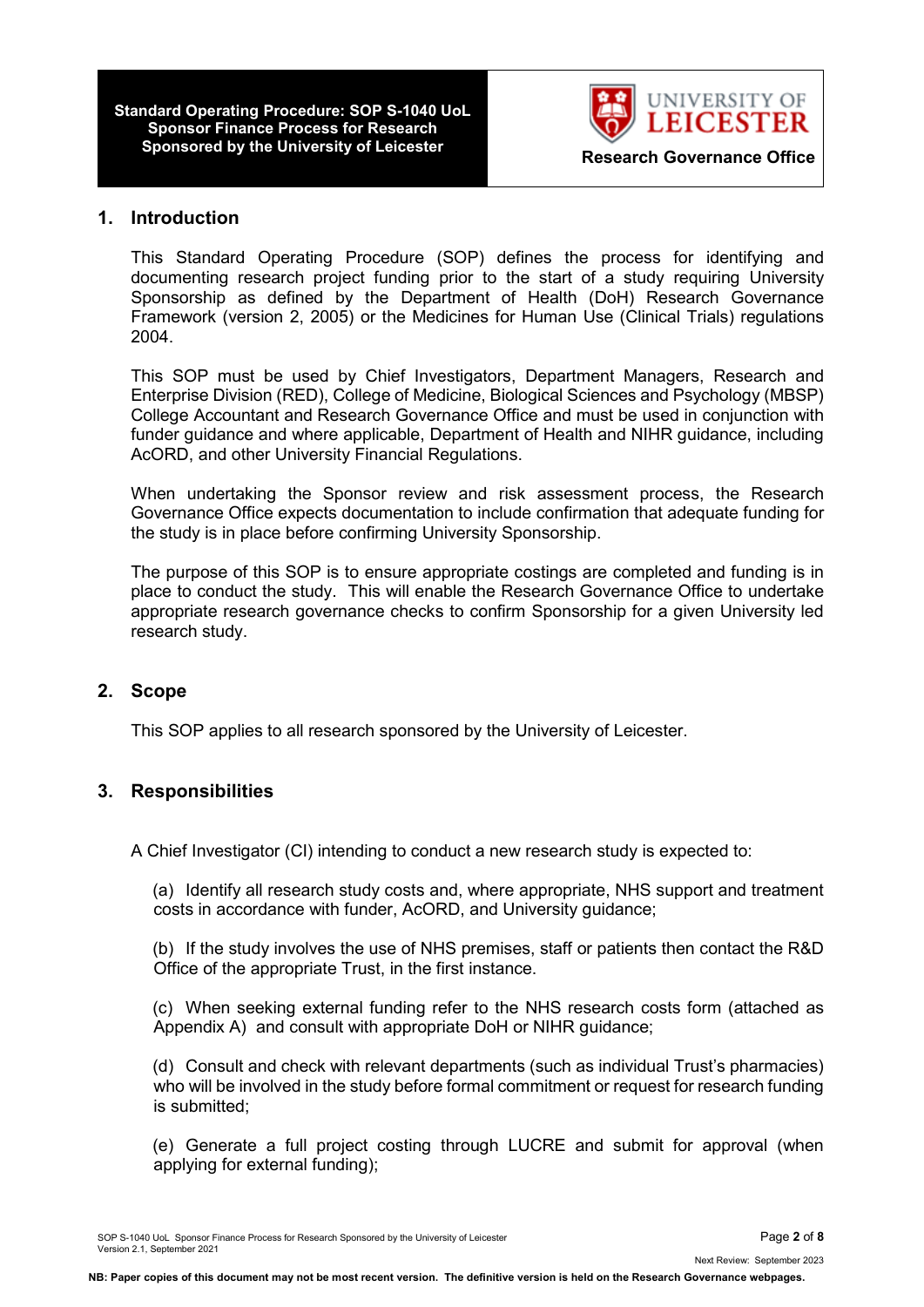(f) Where external funding is secured, ensure that adequate agreements are in place before starting any new research;

(g) Where study is to be funded from internal departmental or College sources to confirm with College Accountant, College of MBSP prior to the start of the study that adequate funds are available to deliver the study. Evidence of this confirmation must be communicated to the Research Governance Office.

The University expects Chief Investigators to ensure that all costs are identified and adequate funding secured before the start of the study. Final Sponsor confirmation is not released until the funding contract is signed with the Funder. The Research Support Services team (RSS) in RED can advise on funder rules to ensure maximisation of cost recovery.

Where the study is to be internally funded using College or Department funds, the Chief Investigator must ensure that adequate funding is ring-fenced for that study and confirmation of this should be secured from the College Accountant at MBSP. Confirmation of College funding must be communicated to the Research Governance Office to enable the Sponsor review process to be completed. College Accountant can advise on ring-fenced funds.

### **4. Procedure and Responsibilities for externally funded studies:**

#### **Project Costings stage:**

#### **Table i**

|                | v  | Responsibilit Undertaken by Activity |                                                                                                                                                                                                                                                                                                                                                                                                                                                                                                                                   |  |
|----------------|----|--------------------------------------|-----------------------------------------------------------------------------------------------------------------------------------------------------------------------------------------------------------------------------------------------------------------------------------------------------------------------------------------------------------------------------------------------------------------------------------------------------------------------------------------------------------------------------------|--|
| $\mathbf{1}$   | CI | CI or<br>delegate                    | Before submitting research funding application,<br>identify the full economic costs for the proposed study                                                                                                                                                                                                                                                                                                                                                                                                                        |  |
| $\overline{2}$ | СI | CI or<br>delegate                    | For NHS costs:<br>refer to the NHS research costs form<br>(a)<br>(attached) to ensure proper identification of<br><b>NHS</b><br>research, support and treatment costs<br>seek approval from R&D Finance Manager of<br>(b)<br>the appropriate NHS body<br>arrange for copy of email approvals from R&D<br>(c)<br>Finance Manager of the appropriate NHS body to be<br>sent to RED and copied to the Research Governance<br>Office.<br>Email confirmation from R&D Finance Manager of<br>appropriate NHS body should be sufficient. |  |
| 3              | СI | CI or<br>delegate                    | If using Division of Biomedical Services, request<br>written confirmation of costs and send to RED                                                                                                                                                                                                                                                                                                                                                                                                                                |  |
| $\overline{4}$ | CI | CI or<br>delegate                    | If using UOL Clinical Trials Unit, obtain written quote<br>from CTU and send to RED, along with project<br>costings, and copy to the Research Governance<br>Office                                                                                                                                                                                                                                                                                                                                                                |  |
| 5              | CI | CI or<br>delegate                    | Contact Governance Office for sponsorship and<br>governance costs including monitoring and archiving<br>by email (rgosponsor@le.ac.uk)                                                                                                                                                                                                                                                                                                                                                                                            |  |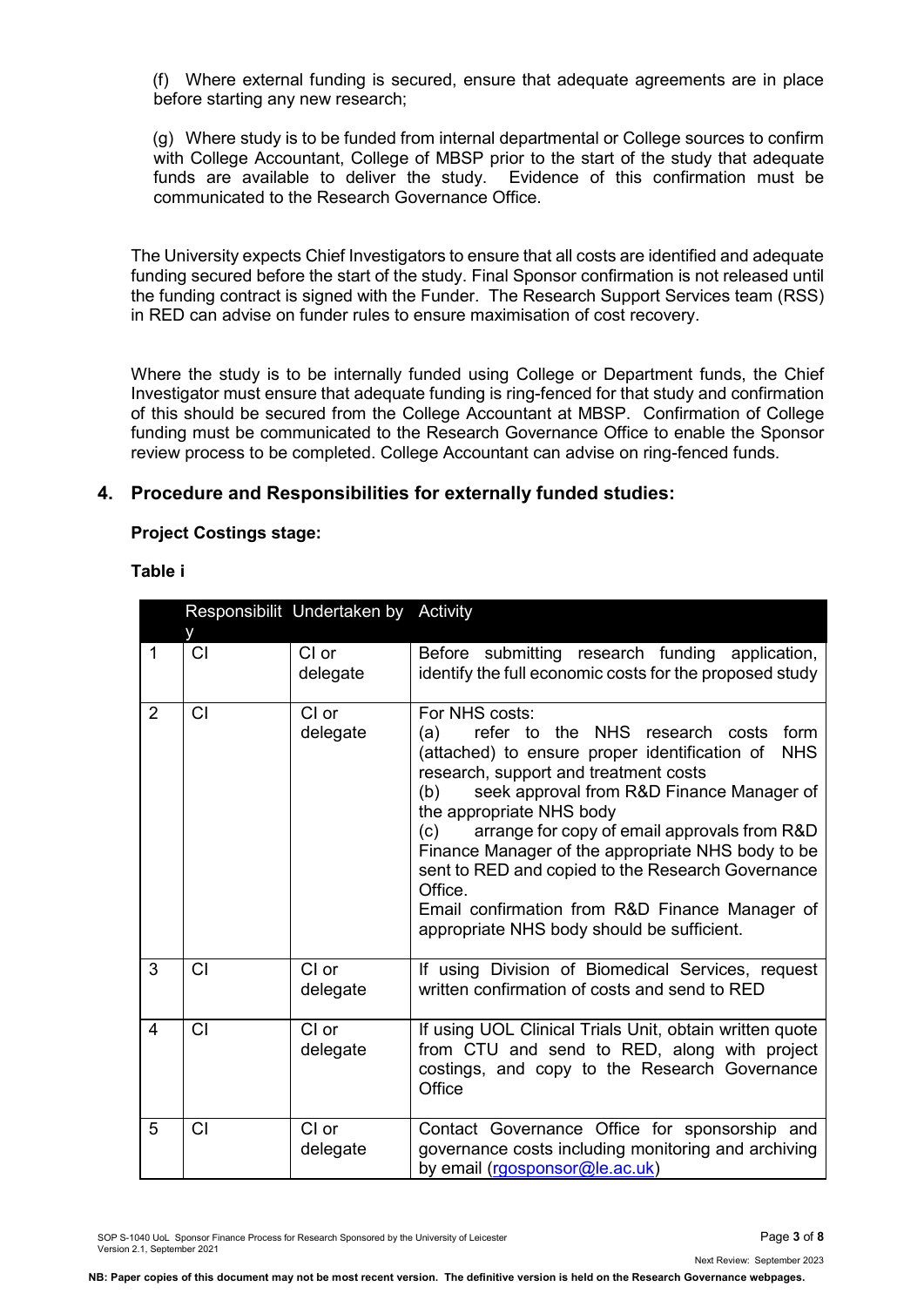|    | Responsibilit Undertaken by Activity |                     |                                                                                                                                                            |  |
|----|--------------------------------------|---------------------|------------------------------------------------------------------------------------------------------------------------------------------------------------|--|
| 6  | у<br><b>CI</b>                       | CI or<br>delegate   | If there are other collaborator costs ensure these are<br>obtained from the collaborator Research office and<br>properly captured on the LUCRE form        |  |
| 7  | СI                                   | CI or<br>delegate   | Having captured the full economic costs of the<br>project, submit costings for RED approval using<br><b>LUCRE</b>                                          |  |
| 8  | <b>RED</b>                           | Staff in RSS        | Check costings and approve if appropriate, or request<br>further information from CI if required to enable this.                                           |  |
| 9  | СI                                   | CI or<br>delegate   | On approval of costs, obtain signatures of Chief<br>Investigator and Head of Department on the Project<br>Approval Form and send to RED for record keeping |  |
| 10 | RED                                  | <b>Staff in RSS</b> | Store Approval Form with funding<br>application<br>documentation                                                                                           |  |

## **Notification of award stage:**

## **Table ii**

| Responsibilit Undertaken by Activity |                                                     |                                   |                                                                                                                                                                                                                                                                               |  |
|--------------------------------------|-----------------------------------------------------|-----------------------------------|-------------------------------------------------------------------------------------------------------------------------------------------------------------------------------------------------------------------------------------------------------------------------------|--|
| 1                                    | CI                                                  | CI or<br>delegate                 | Funder award notification to agree to fund research<br>project sent to appropriate team in RED (depending<br>on source of funding):<br>If public sector funding – sent to Research Grants<br>Team in RSS<br>If private or industry funding – sent to Contracts Team<br>in RSS |  |
| 2                                    | CI                                                  | CI or<br>delegate                 | If external funding awarded but no funding<br>application completed, identify all study costs and<br>complete LUCRE costing                                                                                                                                                   |  |
| 3                                    | <b>RED</b>                                          | <b>Staff in RSS</b>               | RED starts to set up the award and inform Research<br>Governance Office of award                                                                                                                                                                                              |  |
| $\overline{4}$                       | <b>RED</b>                                          | <b>Staff in RSS</b>               | RED agrees funding offered on funder terms (or after<br>negotiation) in accordance with RED procedures                                                                                                                                                                        |  |
| 5                                    | Research<br>Governanc<br>e Office                   | Research<br>Governance<br>Manager | Research<br>Governance Office conducts Sponsor<br><b>Review</b>                                                                                                                                                                                                               |  |
| 6                                    | <b>RED</b> and<br>Research<br>Governanc<br>e Office | <b>Staff in RSS</b><br>and        | If awarded amount is lower than requested<br>notify<br>Chief Investigator and Research Governance Office                                                                                                                                                                      |  |
| $\overline{7}$                       | Research<br>Governanc<br>e Office                   | Research<br>Governance<br>Manager | If notified by RED that awarded amount is lower than<br>that applied for, decide whether study can be<br>Sponsored with available budget                                                                                                                                      |  |

SOP S-1040 UoL Sponsor Finance Process for Research Sponsored by the University of Leicester Page **4** of **8** Version 2.1, September 2021

Next Review: September 2023

**NB: Paper copies of this document may not be most recent version. The definitive version is held on the Research Governance webpages.**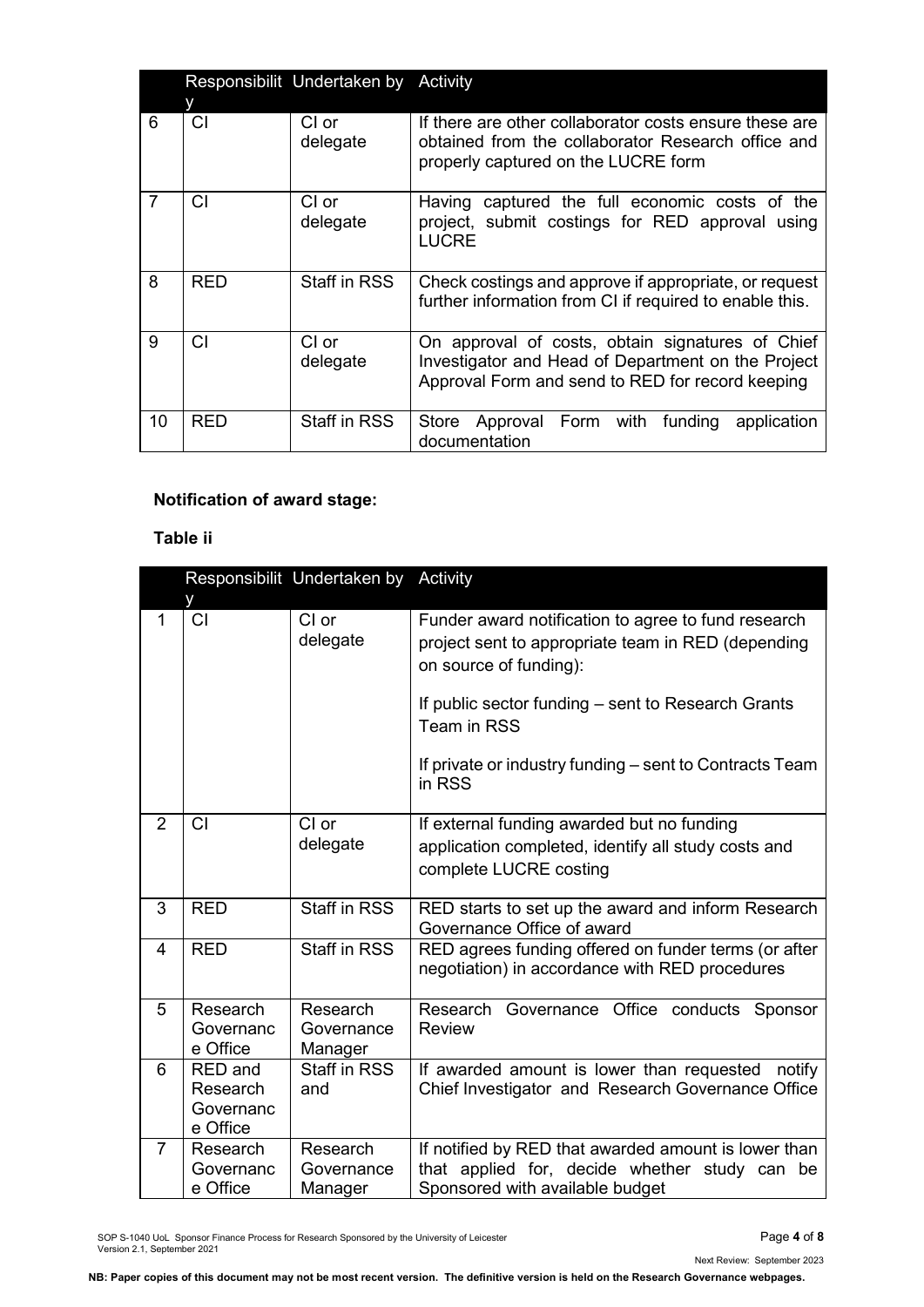|   | Responsibilit Undertaken by Activity |                                                                                                                                                                                                 |
|---|--------------------------------------|-------------------------------------------------------------------------------------------------------------------------------------------------------------------------------------------------|
| ٧ |                                      |                                                                                                                                                                                                 |
|   | CI or<br>delegate                    | Where there is a shortfall in budget awarded and the<br>Chief Investigator decides to use internal College or<br>Departmental funds, then Procedure 5 in Table iii<br>below should be followed. |

## **5. Procedure and Responsibilities where study is funded from internal Departmental or College Funds:**

## **Table iii**

| Responsibility Undertaken by |                                      |                                   | Activity                                                                                                                                                                      |
|------------------------------|--------------------------------------|-----------------------------------|-------------------------------------------------------------------------------------------------------------------------------------------------------------------------------|
| 1                            | CI.                                  | CI or delegate                    | Identify the full costs of the study in a similar way as<br>if seeking external funding and identify source from<br>where the funds are coming                                |
| $\overline{2}$               | СI                                   | CI or delegate                    | For NHS costs - use costing form – and seek<br>approval from appropriate NHS body                                                                                             |
|                              | СI                                   | CI or delegate                    | Seek confirmation from MBSP College office that<br>funds identified in LUCRE costing are secured for the<br>study                                                             |
| 5                            | <b>MBSP</b><br>College<br>Accountant | <b>MBSP College</b><br>Accountant | Formal approval that costs for the study ring-fenced<br>is required from MBSP College Accountant before<br>Research Governance Office can complete Sponsor<br>review process. |
| 6                            | <b>MBSP</b><br>College<br>Accountant | <b>MBSP College</b><br>Accountant | Send confirmation of formal approval by MBSP<br>College Accountant to Research Governance Office                                                                              |
| 7                            | СI                                   | CI or delegate                    | Ensure confirmation of ring-fenced funds to Research<br>Governance Office as evidence that funding can<br>utilised for the proposed study.                                    |

This table is used to track the development and approval of the document and any changes made on revised / reviewed versions

## **Development and approval Record for this document**

| <b>Author/Lead Officer:</b> | Cat Taylor                                           |
|-----------------------------|------------------------------------------------------|
| <b>Job Title:</b>           | Head of Research Assurance                           |
| <b>Reviewed by:</b>         | Research Sponsorship Management and Operations Group |
| Approved by:                | <b>Professor Nigel Brunskill</b>                     |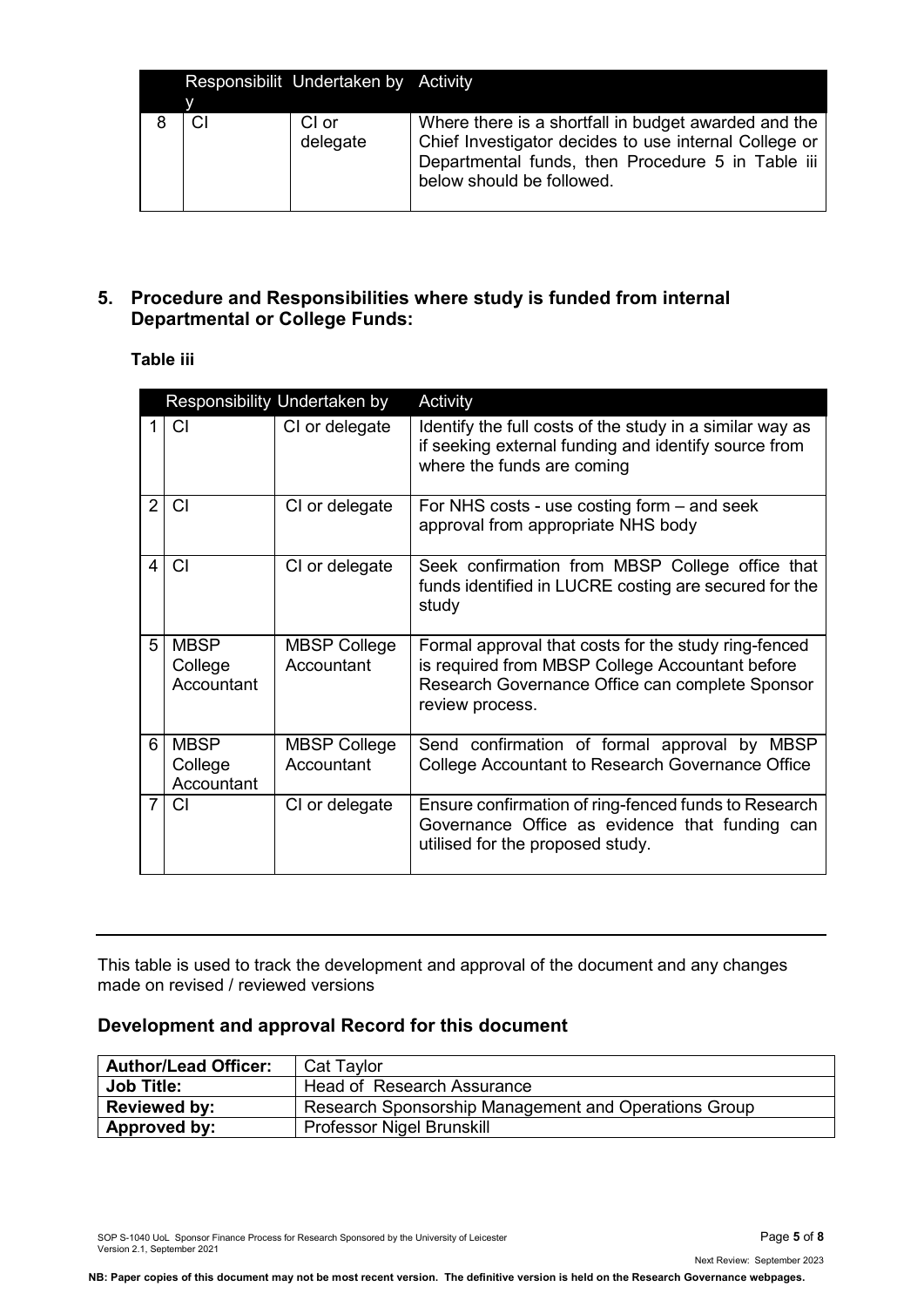| <b>Date Approved:</b> | 13/10/2021 |
|-----------------------|------------|

## **Review Record**

| <b>Date</b>  | <b>Issue</b><br><b>Number</b> | <b>Reviewed</b><br>Bν | <b>Description Of Changes (If Any)</b>                                                                                                                         |
|--------------|-------------------------------|-----------------------|----------------------------------------------------------------------------------------------------------------------------------------------------------------|
| May<br>2016  | 2                             | <b>RSMOG</b>          | Minor administrative changes to text and footer, change to<br>logos, addition of Loughborough University to front page<br>and changes to the new division name |
| Sept<br>2021 | 2.1                           | Cat Taylor            | Administrative changes                                                                                                                                         |

## **Distribution Record**

| <b>Date</b> | Name | Department |  |
|-------------|------|------------|--|
|             |      |            |  |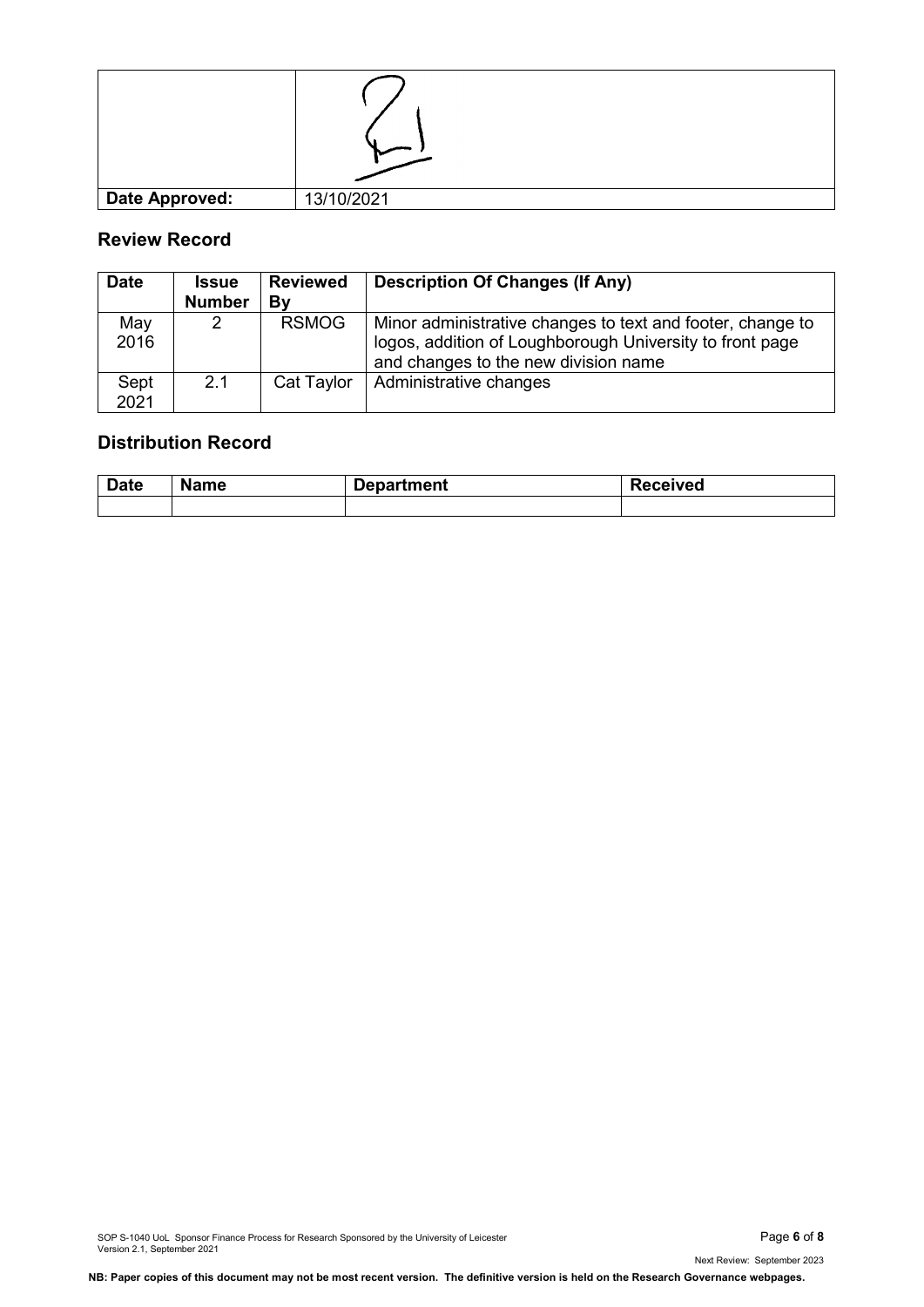## **APPENDIX A: NHS RESEARCH COSTS FORM**

Costing Considerations for Research where the University will act as Sponsor:

## **Staffing Costs**

- Does the study take place on NHS premises
- Are any NHS staff involved in the research, i.e; any ward or clinic staff expected to distribute study information or assist with participant identification or carry out any study related procedures?
- Do any staff need to be employed specifically to do the research?

### **Treatment Costs**

You should seek advice about treatment costs from NHS Trust Finance Office. These may not be funded by the grant – but could prevent the study going ahead if there are significant unplanned additional treatment costs for the NHS

## **Service Support Costs**

You should seek advice about service support from NHS Trust. These include:

- **Screening**
- Consenting costs
- Patient Safety Costs

### **Research Costs**

- Patient refreshments
- Training
- PPI costs (patient involvement)
- Travel / Parking expenses
- Clinical Consumables, blood bottles, syringes etc
- Administrative Consumables, postage, stationery etc
- Payments to participants
- Payments to Primary Care practices for assistance with research, eg; database search to identify potential participants (for studies not eligible to receive service support costs)
- Courier costs
- Costs of study procedures, eg; X-rays, MRI, ECG etc
- Pharmacy support
- Radiology support
- Laboratory support both NHS labs and external labs (may be in UK or global)
- Any other external providers, eg; CTU
- **Translation**
- **Counselling**

#### **Study in GP surgeries**

Where study is being planned to be conducted in GP surgeries, then the relevant CCG should be contacted.

## **For multi-site studies some or all of these costs may apply at other sites.**

## **Associated Study Costs (Sponsor responsibilities)**

- **Regulatory fees**
- **Archiving**
- Monitoring and audit –

SOP S-1040 UoL Sponsor Finance Process for Research Sponsored by the University of Leicester **Page 1** of 8 Version 2.1, September 2021